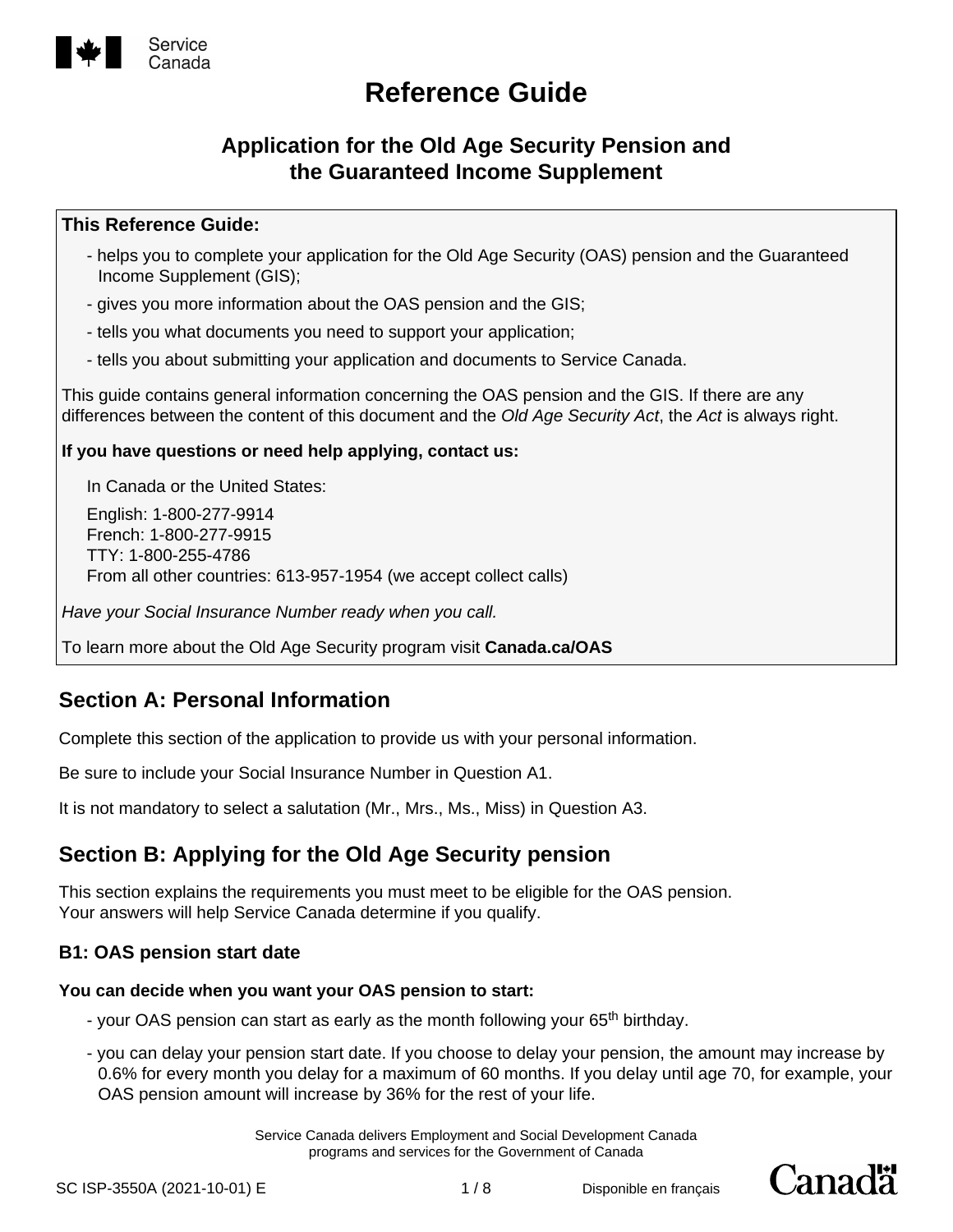When you decide on a date, consider your personal situation including your current and future sources of income, your work now and in the future and your plans for retirement. You may want to speak to a financial advisor to help you decide.

#### **The earliest you can apply for your pension is 11 months before your pension start date.**

### **B2: Legal status**

To be eligible for the OAS pension, you must meet the legal status requirement.

Legal status means that you are or were lawfully in Canada in accordance with the immigration laws of Canada.

- **if you live in Canada**, you must be a Canadian citizen or a permanent resident (formerly called landed immigrant), or you hold a certificate of Indian Status (also referred to as a Status Card) or a temporary resident permit (formerly called Minister's permit) on the day before your application is approved.
- **If you live outside Canada**, you must have been a Canadian citizen or a permanent resident or have held Indian Status or a temporary resident permit on the day before you left Canada.

#### **Documents to prove your legal status in Canada:**

- **if you were born in Canada and have lived in Canada all your life**, you do not need to prove your legal status.
- **if you were born in Canada and became a citizen of another country before February 15, 1977**, you may have given up your Canadian citizenship. If you are not sure what your status is, contact an Immigration, Refugees and Citizenship Canada (IRCC) office.
- **if you were born outside Canada**, one of the following is required:
	- certificate of Canadian citizenship, naturalization certificate, or Canadian passport issued in 1970 or later;
	- Canadian immigration documents (for example, IMM1000 Record of Landing or Permanent Resident Card) or Canadian immigration stamp on your passport;
	- certificate of Indian Status. This applies only to registered Indians who are members of Canadian Indian reserves;
	- temporary resident permit (or Minister's permit).

**If you no longer have your original documents**, Service Canada may ask IRCC for information on your behalf. To do this, you must complete, sign and return form ISP3210 with your application. You can find the form online at **Canada.ca/OAS-forms** or by calling Service Canada.

**If you no longer have proof of your Indian Status**, please contact Indigenous and Northern Affairs Canada (INAC) to request a replacement card. You can find the form online at **aadnc-aandc.gc.ca**.

### **B5: Residence history**

List all of the countries where you have resided since age 18. Your periods of residence in Canada should only include periods when you resided in Canada and should not include periods when you were only present in Canada while maintaining residential ties in another country (for example, temporary visits or time spent studying in Canada).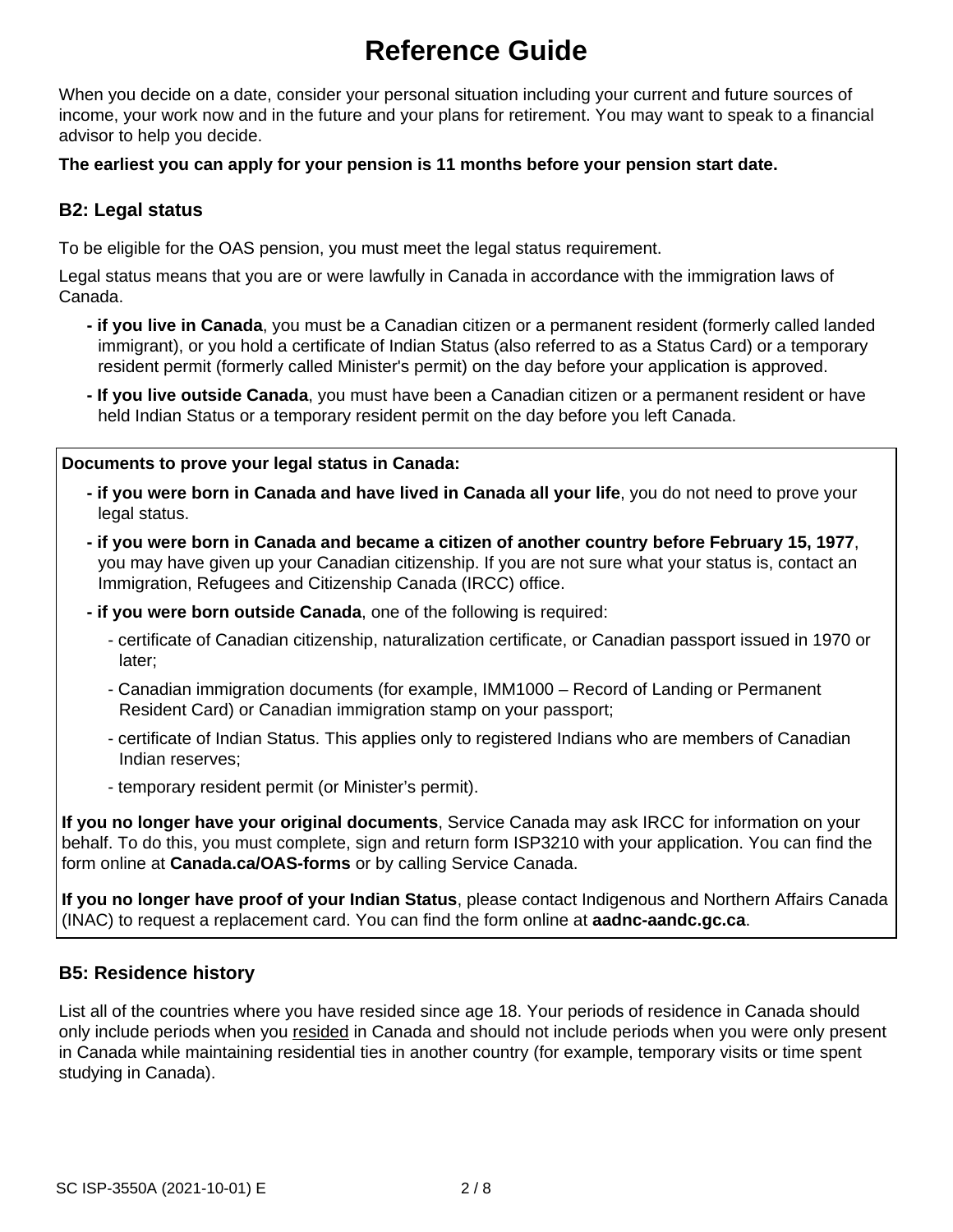#### **About residence in Canada:**

- residence is the period of time when you ordinarily make Canada your home.
- if you are physically present in Canada, you are not necessarily a resident of Canada.
- you can be resident of only one country at a time. Your country of residence is the one with which you have the most significant residential ties.
- a temporary absence from Canada (for example, holidays) does not normally interrupt your Canadian residence if you continue to keep residential ties to Canada.

Below is an example of a completed residence statement:

**B5** Residence is the period of time when you ordinarily reside and make your home in Canada. Periods when you were only present in Canada (for example, temporary visits or time spent studying in Canada) are not considered as residence in Canada.

**List all of the countries, including Canada, where you have resided since age 18. Do not include periods when you were outside Canada for less than six months at a time.**

| From<br>YYYY-MM-DD | To<br>YYYY-MM-DD            | Country | Check (R) if you<br>also worked in<br>this country | Have you applied<br>for a benefit from<br>this country? | Your insurance or<br>identification number in this<br>counrty |
|--------------------|-----------------------------|---------|----------------------------------------------------|---------------------------------------------------------|---------------------------------------------------------------|
|                    | $1971 - 03 - 10$ 2005-05-14 | France  | $\overline{\mathbf{v}}$                            | $\odot$ No<br>$\bigcirc$ Yes                            | 1234567891234567891                                           |
|                    | 2005-05-15 2006-10-21       | Germany | $\overline{\mathbf{v}}$                            | $\bigcirc$ Yes $\bigcirc$ No                            | 1234567891234567891                                           |
| $2006 - 10 - 22$   | Present                     | Canada  | $\overline{\mathbf{v}}$                            | $\odot$ Yes $\bigcirc$ No                               | 1234567891234567891                                           |

### **B6 : Absences from Canada**

Certain periods spent outside Canada can be counted as Canadian residence if you were employed or engaged outside of Canada, or you were the spouse/common-law partner or dependant (including mother, father, mother-in-law, father-in-law, brother, sister, and natural, adoptive or foster children) who accompanied a person abroad. In order to include these absences from Canada, specific conditions must be met:

- in most cases, you must return to Canada within six months of completing your (or your spouse/ common-law partner's) employment, or attain age 65 while outside Canada;
- in some cases, you must also have maintained a permanent home in Canada for the entire period you were absent from Canada.

**Tell us if you have been absent from Canada in any of the situations listed below. Tell us about the nature of those absences.** Use a separate sheet of paper if necessary**.**

Service Canada may contact you for additional information to help determine if you can count those periods as residence in Canada.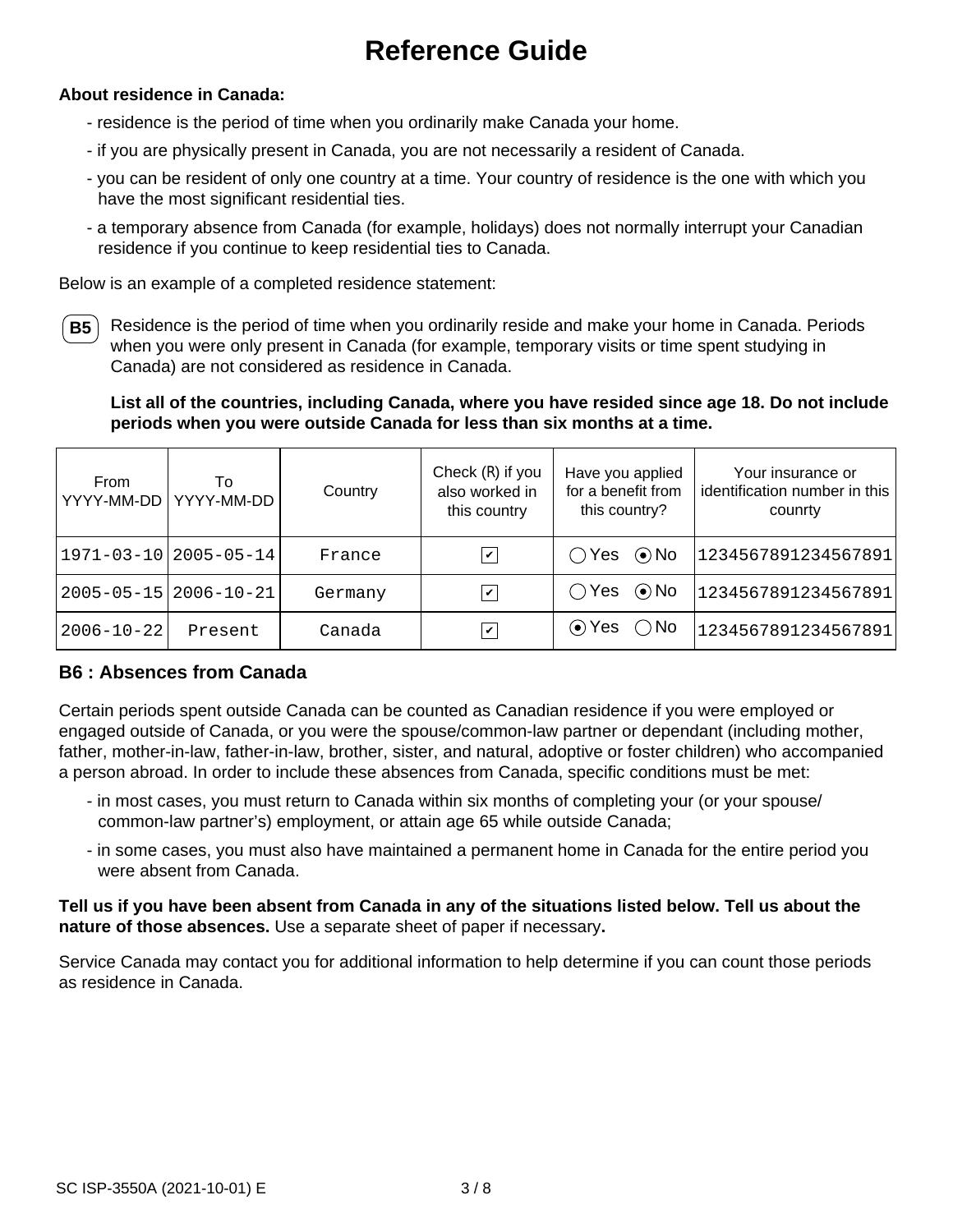#### **Absences from Canada that may be counted as residence in Canada:**

- service with the Canadian Forces; as a member of the armed forces of any ally of Canada during any war or work in connection with the prosecution of any war;
- work outside Canada as an employee of the Government of Canada, of a provincial government or a municipal corporation;
- work outside Canada for a Canadian Embassy or Consulate;
- work for an International Charitable Organization or a non-profit Canadian agency;
- time spent abroad to attend school or university;
- missionary sent to work abroad with a religious group or organization;
- services in another country under a development or assistance program that is sponsored or operated in that country by the Government of Canada, a province or a non-profit Canadian agency;
- transport workers on trains, aircraft, ships or buses running between Canada and points outside Canada or other similar employment;
- work with the United Nations or one of its specialized agencies, the North Atlantic Treaty Organization, the Commonwealth Secretariat, the Organization of Economic Cooperation and Development, or the Organisation internationale de la Francophonie;
- work outside Canada as an employee of a Canadian firm or corporation.

### **Section C: Applying for the Guaranteed Income Supplement**

The Guaranteed Income Supplement (GIS) is a non-taxable monthly benefit paid to residents of Canada who receive an OAS pension and who have little or no other income. If you are eligible, the GIS benefit will be added to your monthly OAS pension amount.

There is no disadvantage to applying.

### **To apply for the GIS, complete questions C2 to C10,** as applicable:

- Service Canada will use your income information reported to the Canada Revenue Agency (CRA) to determine if you are eligible.
- if you have not filed an income tax return in the past year or if your most recent return has not yet been assessed by the CRA, Service Canada will send you a separate form to provide your income information.
- if you do not immediately qualify for the GIS, Service Canada will review your income information every year and you will be automatically paid a GIS benefit if you become entitled, as long as you file your income tax return annually with the CRA.
- you must file your income tax return each year by April 30<sup>th</sup> to make sure there is no interruption in receiving your GIS payment.

### **C1: If you do NOT want to apply for the GIS**, check the box in C1 and proceed to Section D.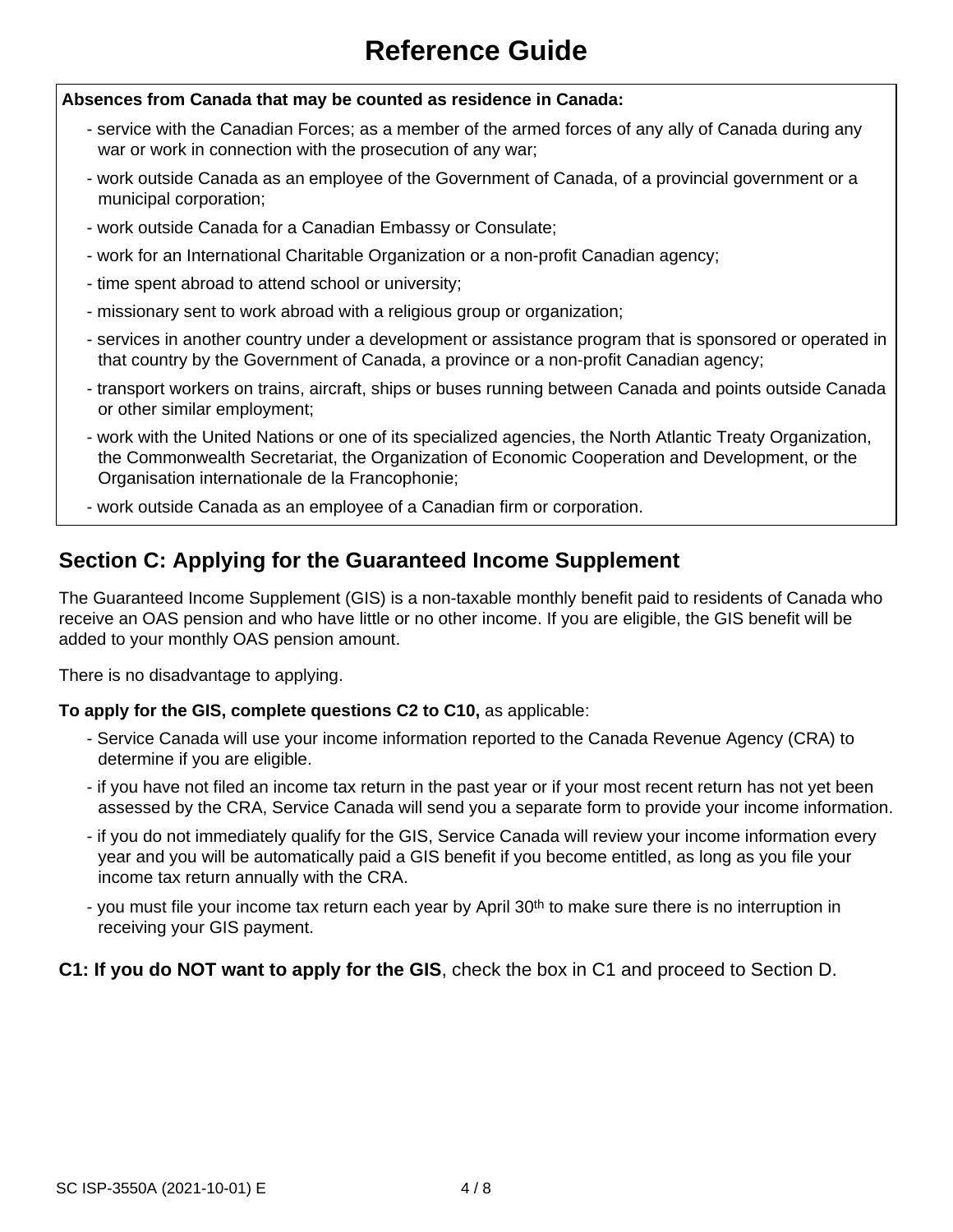### **C2 - C3: Income**

**The amount of the GIS you are entitled to receive** is normally based on your net income in the previous calendar year. In the case of a couple, it is based on the net combined income of you and your spouse/common-law partner in the previous calendar year.

- **if you (or your spouse/common-law partner) have retired or had a loss of pension or employment income**, an estimate of income for the current calendar year may be substituted for your net income from the previous calendar year.
- **if you indicate that your income has dropped in the last two years, or that you expect it to drop in the next two years,** we will send you a separate form for an estimate of your income after it drops. If it is to your advantage, your GIS will be based on your estimated income rather than on your reported income for the previous calendar year.

Examples of pension income include:

- employer pension benefits;
- annuity payments;
- alimony and maintenance payments;
- employment insurance benefits;
- disability benefits deriving from a private insurance plan;
- any benefit under the Canada Pension Plan or Quebec Pension Plan (except death benefit);
- superannuation or pension payments;
- employee's or worker's compensation in respect of an injury, disability or death.

### **C4: Foreign income**

Each year, you must report to Service Canada any income received from another country in the currency in which it is paid. You must report the entire amount of your foreign income even if it is not paid in Canada or if it is not taxable in Canada.

Foreign income includes income from wages, employer pensions, social security benefits, dividends, investments and rental income received from another country.

### **C5: Marital status**

#### **Documents to prove your marital status:**

If married, you must provide your marriage certificate; If you are in a common-law relationship, you must complete and submit a Statutory Declaration of Common-law Union (ISP3004). You can find this form online at **Canada.ca/OAS-forms** or by calling Service Canada.

**C6: If you and your spouse/common-law partner are living apart for reasons beyond your control**, tell us when you started living apart. Also complete and submit a *Statement - Spouses/common-law partners living apart for reasons beyond their control* (ISP3040). You can find this form online at **Canada.ca/OAS-forms** or by calling Service Canada.

In some cases, your GIS amount may increase. The amount of the GIS may be calculated on the basis of each person's individual income rather than on the couple's combined income, if it is to the couple's advantage.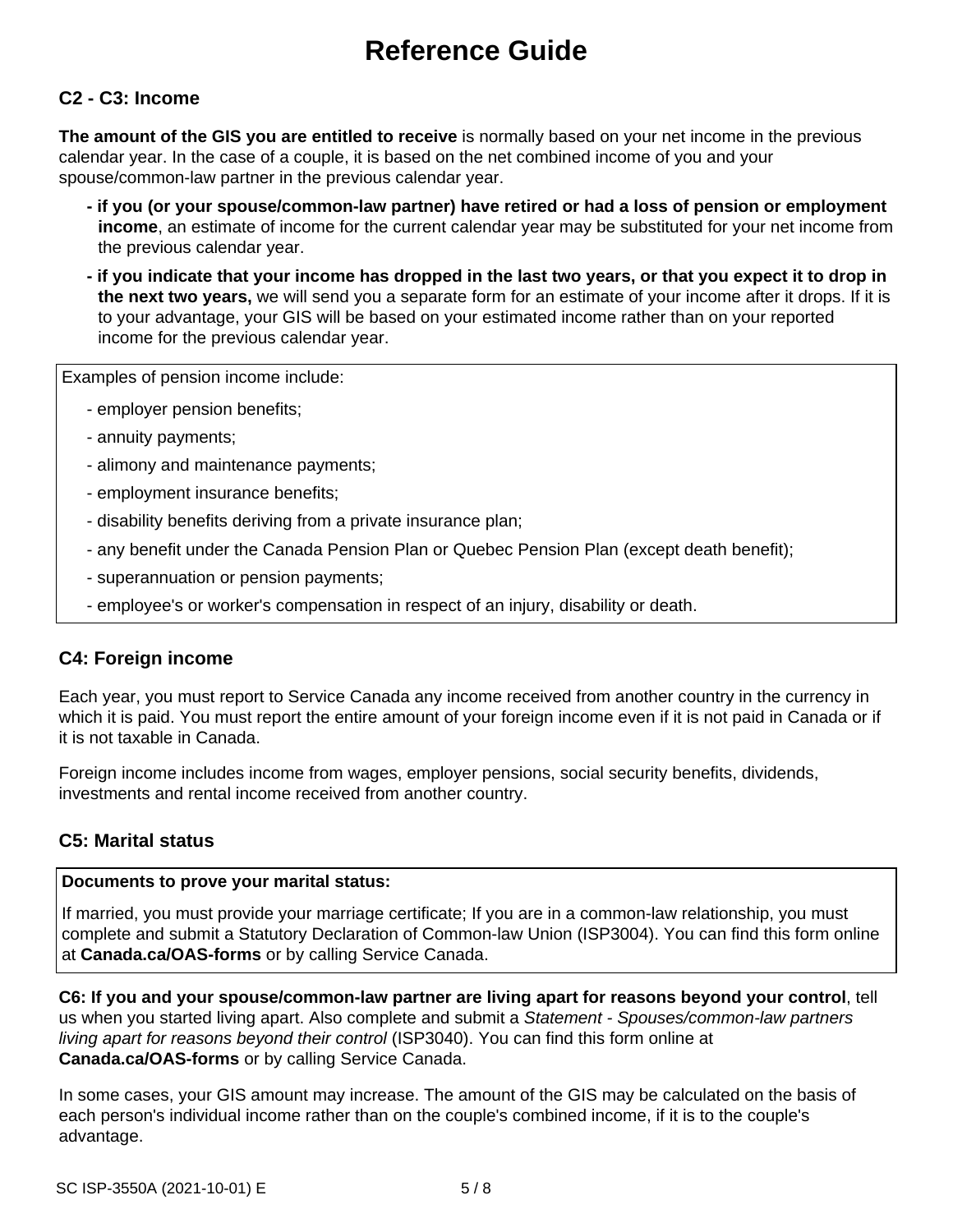Living apart for reasons beyond your control means that a couple, as a result of circumstances not attributable to either party, are not living together in a dwelling maintained by either of them. This includes situations when one member remains in the matrimonial home while the other:

- moves into a long-term care facility, nursing home or retirement home due to age or illness; or
- is incarcerated; or
- lives in a separate residence for economic or employment reasons such as availability of work or proximity to medical assistance.

**C7**: It is not mandatory to select a salutation (Mr., Mrs., Ms., Miss).

A common- law partner is a person of the opposite sex or same sex who has been living with you in a conjugal relationship for at least one year. If you are in a common-law relationship indicate the start date of the common-law union.

**C8:** See Question C2 for more information.

**C9:** See Question C3 for more information.

**C10:** See Question C4 for more information.

## **Section D : Payment information**

### **D1: Receiving your pension**

We encourage you to choose to receive your monthly payments by direct deposit into your account at your financial institution, a quick, reliable and secure way to receive your payment.

Provide your banking information which can be found on a cheque as indicated below. Alternatively**,** you can attach a void cheque when you submit your application.



### **For direct deposit outside Canada:**

You can contact Service Canada at 1-800-277-9914 from the United States and at 613-957-1954 from other countries (collect calls are accepted Monday to Friday, 8:30 a.m. to 4:30 p.m. (Eastern Time)). Visit **www**.**directdeposit.gc.ca**. to obtain a form and a list of countries where direct deposit is available.

### **D2: Repayment of your OAS pension**

All higher-income pensioners must repay their OAS pension at a rate of 15 percent of their income above a certain amount. For example, from July 2021 to June 2022, if your net income in 2020 was more than the threshold amount of \$79,054 (including your OAS pension), you may have to repay part or all of your OAS pension. The Canada Revenue Agency (CRA) will determine the amount of repayment and your OAS pension will be adjusted starting in July every year.

**If you live outside Canada**, you are required to report your world income every year to the CRA so that they can determine if your pension should be reduced. Service Canada will send you a form to complete.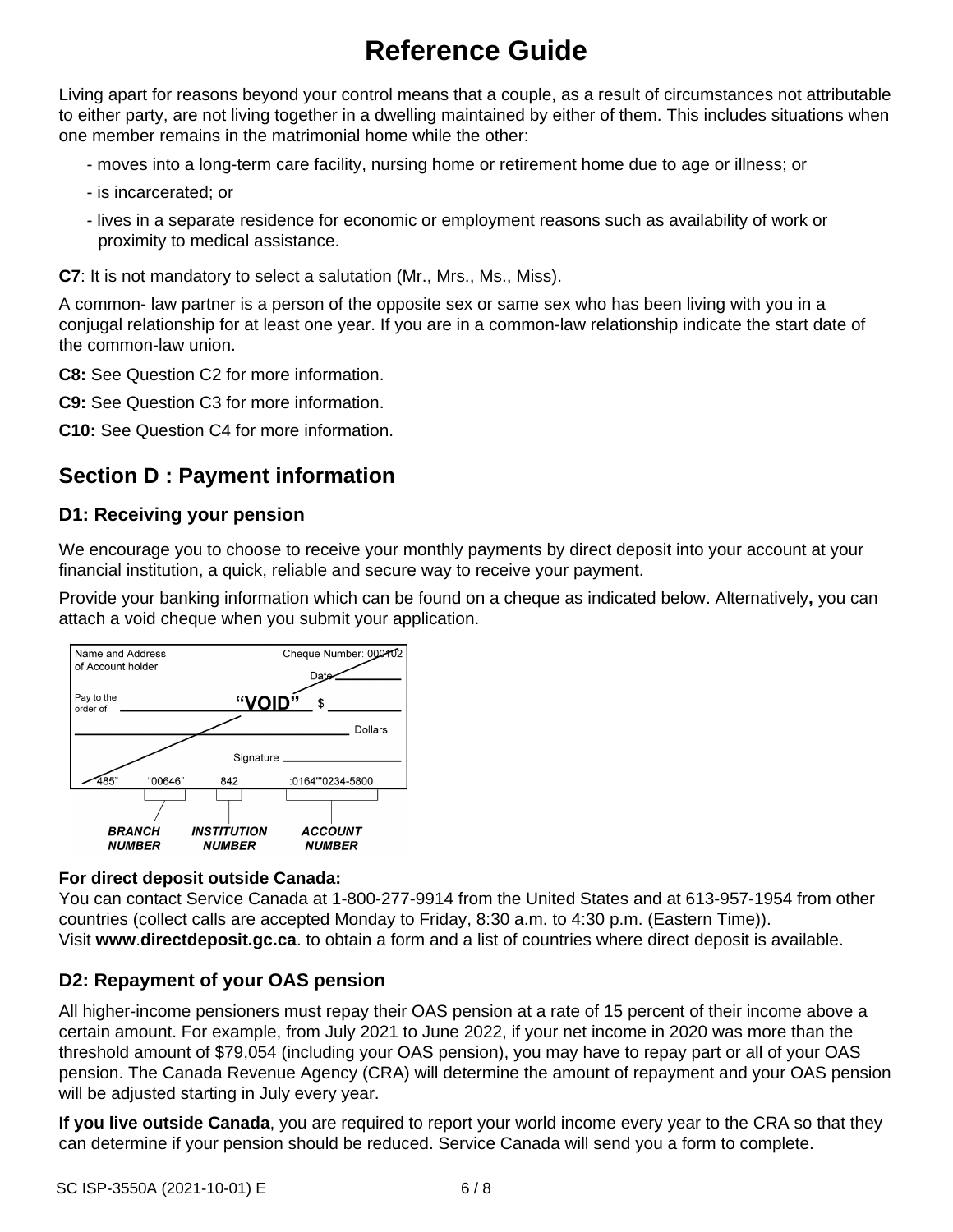### **D3: Income Tax deductions - Canadian residents only**

The OAS pension is a taxable benefit. Income tax will only be deducted from your monthly payment if you request it. Once your pension is approved, Service Canada will send you a letter stating the month your pension will begin. If at a later date you request to have income tax deducted or if you want to change the amount being deducted from your pension, you can do so through *My Service Canada Account*. You can also use form ISP3520 (*Request for Voluntary Federal Income Tax Deduction*) available online at **Canada.ca/OAS-forms** or by calling Service Canada.

**If you live outside Canada,** Service Canada may deduct a non-resident tax from your OAS pension, up to a maximum of 25 percent of your gross benefit amount (depending on the country you live in). For more information, contact the CRA.

### **Section E: Benefits from other countries**

Canada's social security agreements with other countries may also help you qualify for an old age or retirement benefit from another country. Through these agreements, your periods of residence and/or work in Canada may be added to your periods of residence and/or work in the other country in order to meet the minimum requirements to be eligible for a pension from that country. If you have not applied for a foreign benefit, Service Canada can send you an application form.

If you have lived or worked in a country that does **not** have a social security agreement with Canada, you may contact that country directly to ask if you qualify for a foreign benefit.

Visit **Canada.ca/pension-international** to learn more about Canada's international social security agreements and foreign benefits.

### **Section F: Declaration and signature**

**F1: Before you sign your application**, be sure to read the "Terms and Conditions/Privacy Notice Statement" in Section G to find out how Service Canada uses your personal information.

**F2: If you are applying for the Guaranteed Income Supplement**, your spouse/common-law partner, if applicable, must also sign the application. If your spouse/common-law partner is currently eligible to receive the Old Age Security pension, this application may also be considered as their GIS application.

**F3: If you are applying on behalf of a person who is incapable of managing their own affairs**, you must check the appropriate box, sign the application and provide proof that you are authorized to apply on behalf of that person.

**If a medical condition prevented you (or the person on whose behalf you are applying) from applying earlier,** please contact Service Canada to obtain a *Declaration of Incapability* form. If certain conditions are met, the pension may be paid at an earlier date. You may also want to go online at **Canada.ca** to learn more about how to act as a third-party administrator.

### **Before you send your application to Service Canada, review the following:**

- *Have you included your Social Insurance Number in Question A1?*
- *Did you fully complete all questions that apply to you?*
- *Did you read the "Terms and Conditions/Privacy Notice Statement" in Section G before signing your application?*
- *Has your spouse/common-law partner, if applicable, signed in Question F2?*
- *Have you included documents to prove your legal status in Canada? (Question B2)*
- *Have you included documents to prove your marital status, if applicable? (Question C5)*
- *Have you provided your banking information or enclosed a void cheque*? *(Question D1)*